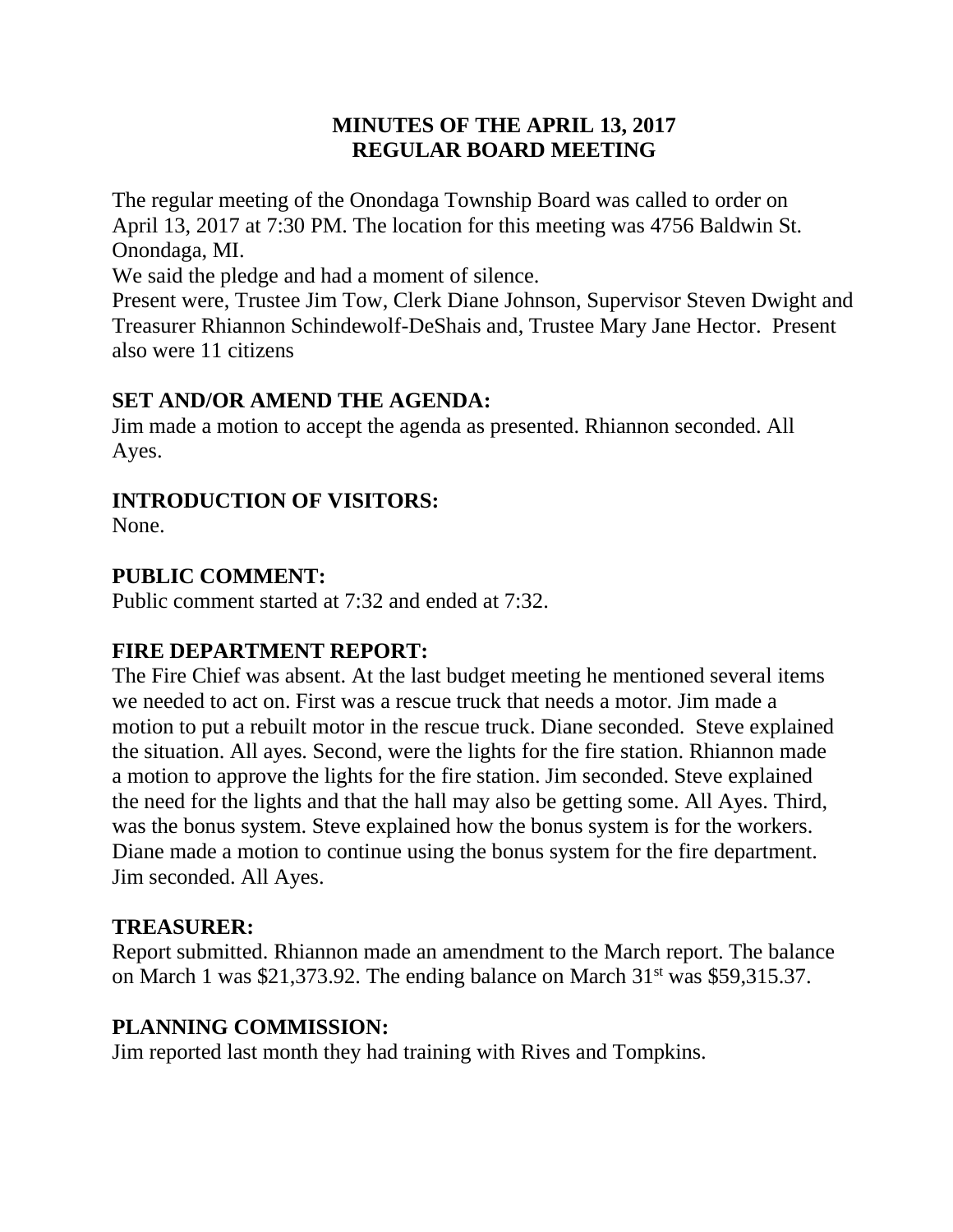## **CLERK:**

Diane mentioned she has attended training for Excel. She also attended MTA annual meeting that was very informative. She also was at a county meeting for Clerks discussing the new election equipment. Diane also mentioned the Clean-up, and discussed the fact that she has come in on a Tuesday and a Wednesday and found the ladies room lights and fan on.

# **ZONING ENFORCMENT:**

Rodger read his report. Diane asked about the kennels form last month. He has not had any response from the sheriff's office. We discussed the possibility of mailing everyone in the township a notice on the clean-up. Steve mentioned this year he should mail it to those he felt needed it worse. Next year we may look into having it in the Foot Steps the church sends out. Rhiannon questioned how the Baldwin property is coming along. Rodger stated they are still working on it.

# **PARKS:**

Rhiannon was contacted by a Senator that is going to resubmit our park grant application. She also mentioned the park clean-up will be May  $20<sup>th</sup>$ . She will see if she can get a group together to get it ready for mowing. The bathrooms are opened but will be shut down when Matt DeShais works on the bathrooms. They will be applying for permit to make trails in the wetland area. She also mentioned they will be working on the ballfield soon. Discussion on mowing prior to the clean-up.

### **SUPERVISOR:**

Steve told of attending the MTA meeting also. He also mentioned the next budget meeting will be May 3rd.

### **TRUSTEES:**

Jim would like a copy of the check register for the citizens. Diane asked him to remind her. Mary Jane mentioned attending the MTA meeting. She brought information back for Steve about mileages'.

# **PETITIONS, ORDINANCES, RESOLUTIONS: ONONDAGATOWNSHIP BOARD TO ACCEPT RESOLUTION GRANT**;

Steve read the resolution. Diane made a motion to approve this resolution. Rhiannon seconded. Hector-yes, Tow-yes, Johnson-yes, Dwight-yes, Schindewolf-Deshais-yes. Resolution adopted.